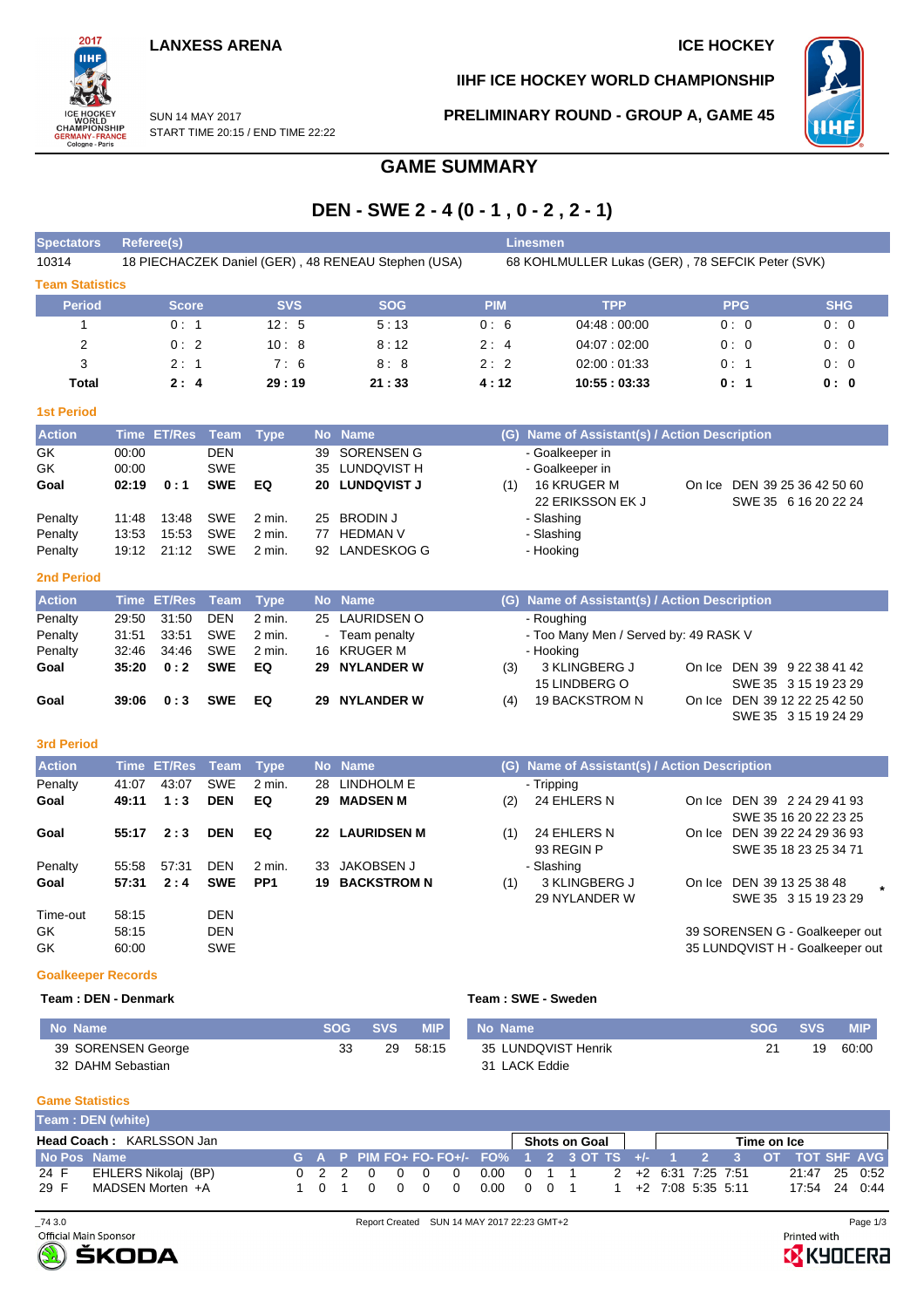### **LANXESS ARENA ICE HOCKEY**

SUN 14 MAY 2017



**IIHF ICE HOCKEY WORLD CHAMPIONSHIP**

**PRELIMINARY ROUND - GROUP A, GAME 45**



START TIME 20:15 / END TIME 22:22

|             | Head Coach: KARLSSON Jan  |              |   |          |          |          |                |                   |            |             |                | <b>Shots on Goal</b> |         |          |                     |                      |   | Time on Ice |            |            |            |
|-------------|---------------------------|--------------|---|----------|----------|----------|----------------|-------------------|------------|-------------|----------------|----------------------|---------|----------|---------------------|----------------------|---|-------------|------------|------------|------------|
| No Pos Name |                           | G.           | А | Þ        |          |          |                | PIM FO+ FO- FO+/- | FO%        |             | $\overline{2}$ |                      | 3 OT TS | $+/-$    |                     | $\overline{2}$       | 3 | <b>OT</b>   | <b>TOT</b> | <b>SHF</b> | <b>AVG</b> |
| 41 D        | <b>JENSEN Jesper</b>      | 0            | 0 | $\Omega$ | $\Omega$ | 0        | $\Omega$       | $\Omega$          | 0.00       |             | $\Omega$       | 2                    | 3       | 0        | 8:55                | 8:32 7:42            |   |             | 25:09      | 29         | 0:52       |
| 48 D        | <b>JENSEN Nicholas</b>    | 0            | 0 | 0        | $\Omega$ | $\Omega$ | $\Omega$       | $\Omega$          | 0.00       | 1           | 0              | 0                    |         |          |                     | 4:57 4:34 2:58       |   |             | 12:29      | 14         | 0:53       |
| 93 F        | REGIN Peter +A            | 0            |   |          | $\Omega$ | 9        | 11             | $-2$              | 45.00      | 0           | $\overline{2}$ | 0                    | 2       | $+2$     |                     | 6:37 5:57 6:30       |   |             | 19:04      | 25         | 0:45       |
| 9 F         | <b>STORM Frederik</b>     | 0            | 0 | 0        | 0        | 0        | 0              | 0                 | 0.00       |             |                |                      | 3       | -1       |                     | 5:53 5:08 6:48       |   |             | 17:49      | 25         | 0:42       |
| 22 D        | <b>LAURIDSEN Markus</b>   |              | 0 | 1        | 0        | 0        | 0              | 0                 | 0.00       | 0           | 0              |                      | 1       | -1       |                     | 5:33 7:07 5:13       |   |             | 17:53      | 19         | 0:56       |
| 28 D        | <b>KRISTENSEN Emil</b>    | 0            | 0 | $\Omega$ | $\Omega$ | $\Omega$ | 0              | $\Omega$          | 0.00       | 0           |                | 0                    |         |          |                     | 5:20 6:10 5:10       |   |             | 16:40      | 23         | 0.43       |
| 33 F        | <b>JAKOBSEN Julian</b>    | 0            | 0 | 0        | 2        | 5        | 6              | $-1$              | 45.45      | 0           | 0              | 0                    | 0       |          |                     | 3:30 7:14 6:22       |   |             | 17:06      | 23         | 0:44       |
| 43 F        | <b>HARDT Nichlas</b>      | 0            | 0 | $\Omega$ | $\Omega$ | $\Omega$ | 0              | 0                 | 0.00       | 1           | 0              | 0                    |         | 0        |                     | 5:04 7:43 6:10       |   |             | 18:57      | 22         | 0:51       |
| 12 F        | <b>CHRISTENSEN Mads</b>   | 0            | 0 | 0        | 0        | 0        | 0              | 0                 | 0.00       | 0           | 0              | 0                    | 0       | -1       |                     | 6:17 5:46 4:36       |   |             | 16:39      | 19         | 0:52       |
| 13 F        | GREEN Morten +C           | 0            | 0 | 0        | 0        | 7        | $\overline{7}$ | 0                 | 50.00      | 0           | 0              | 0                    | 0       | $\Omega$ |                     | 5:58 5:24 5:53       |   |             | 17:15      | 25         | 0:41       |
| 25 D        | <b>LAURIDSEN Oliver</b>   | 0            | 0 | $\Omega$ | 2        | 0        | 0              | 0                 | 0.00       | 0           | 0              | 2                    | 2       |          | $-2$ 3:52 4:39 5:43 |                      |   |             | 14:14      | 19         | 0:44       |
| 36 D        | <b>LASSEN Matias</b>      | 0            | 0 | 0        | 0        | 0        | 0              | 0                 | 0.00       | $\mathbf 0$ |                | 0                    |         | 0        |                     | 3:26 2:34 4:17       |   |             | 10:17      | 16         | 0:38       |
| 38 F        | POULSEN Morten            | 0            | 0 | 0        | 0        | 0        | 0              | 0                 | 0.00       | 0           |                | 0                    |         | -1       |                     | 3:59 3:17 5:53       |   |             | 13:09      | 21         | 0:37       |
| 2 D         | <b>BRUGGISSER Phillip</b> | 0            | 0 | 0        | 0        | 0        | 0              | 0                 | 0.00       |             | 0              | 0                    |         | $+1$     |                     | 3:08 2:17 5:55       |   |             | 11:20      | 16         | 0:42       |
| 42 F        | <b>AAGAARD Mikkel</b>     | 0            | 0 | $\Omega$ | $\Omega$ | 3        | 3              | $\Omega$          | 50.00      | 0           |                | 0                    |         | -3       |                     | 3:47 2:16 2:00       |   |             | 8:03       | 15         | 0:32       |
| 50 F        | <b>BAU Mathias</b>        | 0            | 0 | 0        | 0        | 0        | 0              | 0                 | 0.00       | 0           | 0              | 0                    | 0       | $-2$     |                     | 3:47 2:11 2:35       |   |             | 8:33       | 14         | 0:36       |
| 60 F        | <b>RUSSELL Patrick</b>    | 0            | 0 | $\Omega$ | $\Omega$ | $\Omega$ | 0              | 0                 | 0.00       | 0           | 0              | 0                    | 0       | -1       |                     | 6:11 3:57 3:15       |   |             | 13:23      | 18         | 0:44       |
| 72 F        | <b>MEYER Nicolai</b>      | 0            | 0 | $\Omega$ | $\Omega$ | 0        | 0              | 0                 | 0.00       | 0           | 0              | 0                    | 0       |          |                     | $0:00$ $0:00$ $0:00$ |   |             | 0:00       | 0          | 0:00       |
| 32 GK       | <b>DAHM Sebastian</b>     | 0            | 0 | 0        | 0        |          |                |                   |            | 0           | 0              | 0                    | 0       |          |                     |                      |   |             |            |            |            |
| 39 GK       | <b>SORENSEN George</b>    | 0            | 0 | 0        | 0        |          |                |                   |            | 0           | 0              | 0                    | 0       |          |                     |                      |   |             |            |            |            |
| Total       |                           | $\mathbf{2}$ | 3 | 5        | 4        | 24       | 27             |                   | $-3$ 47.06 | 5           | 8              | 8                    | 21      |          |                     |                      |   |             |            |            |            |
|             | Toam · SWF (blue)         |              |   |          |          |          |                |                   |            |             |                |                      |         |          |                     |                      |   |             |            |            |            |

|              | $1$ van $.$ $011 - 1000$    |                |          |                |                |                |          |                     |         |              |                |                      |                |          |                     |                      |   |             |                |    |            |
|--------------|-----------------------------|----------------|----------|----------------|----------------|----------------|----------|---------------------|---------|--------------|----------------|----------------------|----------------|----------|---------------------|----------------------|---|-------------|----------------|----|------------|
|              | Head Coach: GRONBORG Rikard |                |          |                |                |                |          |                     |         |              |                | <b>Shots on Goal</b> |                |          |                     |                      |   | Time on Ice |                |    |            |
| No Pos       | <b>Name</b>                 | G.             | A        | P              |                |                |          | $PIM FO+ FO- FO+/-$ | FO%     |              | $\overline{2}$ | $3$ OT TS            |                | $+/-$    |                     | $\overline{2}$       | 3 | <b>OT</b>   | <b>TOT SHF</b> |    | <b>AVG</b> |
| 6 D          | <b>STRALMAN Anton</b>       | 0              | 0        | $\Omega$       | $\Omega$       | 0              | 0        | 0                   | 0.00    | 0            | $\overline{2}$ | 0                    | $\overline{2}$ | $+1$     |                     | 7:30 8:32 9:47       |   |             | 25:49          | 36 | 0.43       |
| 28 F         | <b>LINDHOLM Elias</b>       | 0              | 0        | $\Omega$       | 2              | 4              | 4        | $\Omega$            | 50.00   | 0            | 1              |                      | 2              | 0        |                     | 5:10 5:56 5:52       |   |             | 16:58          | 25 | 0:40       |
| 49 F         | <b>RASK Victor</b>          | 0              | $\Omega$ | $\Omega$       | $\Omega$       | $\overline{2}$ | 5        | -3                  | 28.57   | 0            | $\Omega$       | $\Omega$             | 0              | $\Omega$ |                     | 5:06 6:19 5:56       |   |             | 17:21          | 26 | 0:40       |
| 77 D         | HEDMAN Victor +A            | 0              | 0        | $\Omega$       | 2              | 0              | 0        | 0                   | 0.00    | 0            | 0              |                      |                | 0        |                     | 7:13 6:44 8:45       |   |             | 22:42          | 32 | 0:42       |
| 92 F         | LANDESKOG Gabriel +A        | 0              | $\Omega$ | 0              | $\overline{2}$ | 0              | $\Omega$ | $\Omega$            | 0.00    | 1            | $\Omega$       | $\Omega$             | 1              | 0        |                     | 4:57 5:20 6:55       |   |             | 17:12          | 27 | 0:38       |
| 15 F         | <b>LINDBERG Oscar</b>       | 0              | 1        |                | 0              | 0              | 0        | 0                   | 0.00    |              | 0              | 0                    |                |          | $+2$ 3:32 5:18 6:59 |                      |   |             | 15:49          | 23 | 0:41       |
| 19 F         | <b>BACKSTROM Nicklas</b>    |                | 1        | $\overline{2}$ | $\mathbf 0$    | 8              | 4        | 4                   | 66.67   | 0            | 3              | 1                    | 4              | $+2$     |                     | 3:57 5:20 5:40       |   |             | 14:57          | 24 | 0:37       |
| 23 D         | <b>EKMAN-LARSSON Oliver</b> | 0              | 0        | $\Omega$       | $\Omega$       | 0              | 0        | 0                   | 0.00    | 0            | 1              |                      | 2              | -1       |                     | 5:53 4:42 5:16       |   |             | 15:51          | 25 | 0:38       |
| 25 D         | <b>BRODIN Jonas</b>         | 0              | 0        | 0              | 2              | 0              | 0        | 0                   | 0.00    | 2            | 1              |                      | 4              | $-2$     | 5:49 4:48 3:27      |                      |   |             | 14:04          | 23 | 0:36       |
| 29 F         | NYLANDER William (BP)       | $\overline{2}$ | 1        | 3              | $\Omega$       | 3              | 1        | 2                   | 75.00   | 3            | 2              | $\Omega$             | 5              |          | $+2$ 3:54 5:04 6:36 |                      |   |             | 15:34          | 24 | 0:38       |
| 3 D          | <b>KLINGBERG John</b>       | 0              | 2        | 2              | 0              | 0              | 0        | 0                   | 0.00    | 0            | 0              | $\Omega$             | 0              |          | $+2$ 5:28 6:14 6:06 |                      |   |             | 17:48          | 31 | 0:34       |
| 18 F         | <b>EVERBERG Dennis</b>      | 0              | 0        | $\Omega$       | 0              | 0              | 0        | $\Omega$            | 0.00    | 0            | 0              | 1                    |                | $-1$     |                     | 5:14 4:12 3:05       |   |             | 12:31          | 22 | 0:34       |
| 24 D         | <b>EDLER Alexander</b>      | 0              | $\Omega$ | $\Omega$       | $\Omega$       | 0              | 0        | $\Omega$            | 0.00    | 0            | 2              | 2                    | 4              | $+2$     |                     | 5:41 7:59 5:58       |   |             | 19:38          | 27 | 0:43       |
| 34 F         | SODERBERG Carl              | 0              | 0        | 0              | 0              | 0              | 0        | $\Omega$            | 0.00    | 0            | 0              | 0                    | 0              | $-1$     |                     | 4:06 3:12 3:00       |   |             | 10:18          | 16 | 0:38       |
| 71 F         | <b>KARLSSON William</b>     | 0              | $\Omega$ | $\Omega$       | $\Omega$       | 6              | 3        | 3                   | 66.67   | 1            | 0              | $\Omega$             |                | $-1$     |                     | 5:58 4:15 5:08       |   |             | 15:21          | 26 | 0:35       |
| 5 D          | <b>HOLM Philip</b>          | 0              | 0        | 0              | $\mathbf 0$    | 0              | 0        | $\Omega$            | 0.00    | 2            | 0              | $\Omega$             | 2              | $\Omega$ |                     | 2:17 0:59 0:36       |   |             | 3:52           | 7  | 0:33       |
| 16 F         | <b>KRUGER Marcus</b>        | 0              | 1        | 1              | 2              | 4              | 4        | $\Omega$            | 50.00   | 1            | 0              | 0                    |                | 0        |                     | 4:38 3:01 4:11       |   |             | 11:50          | 24 | 0:29       |
| 20 F         | LUNDQVIST Joel +C           |                | 0        |                | 0              | 0              | 3        | $-3$                | 0.00    | 1            | 0              | $\Omega$             |                | 0        |                     | 3:55 4:18 2:27       |   |             | 10:40          | 19 | 0:33       |
| 22 F         | <b>ERIKSSON EK Joel</b>     | 0              | 1        |                | $\Omega$       | 0              | 0        | $\Omega$            | 0.00    | $\mathbf{1}$ | 0              | 0                    |                | 0        |                     | 4:01 2:03 1:52       |   |             | 7:56           | 15 | 0:31       |
| 48 F         | <b>KLINGBERG Carl</b>       | 0              | 0        | 0              | $\Omega$       | $\Omega$       | $\Omega$ | 0                   | 0.00    | 0            | 0              | $\Omega$             | 0              | 0        |                     | $0:00$ $0:00$ $0:00$ |   |             | 0:00           | 0  | 0:00       |
| 31 GK        | <b>LACK Eddie</b>           | 0              | 0        | 0              | 0              |                |          |                     |         | 0            | 0              | 0                    | 0              |          |                     |                      |   |             |                |    |            |
| 35 GK        | <b>LUNDQVIST Henrik</b>     | 0              | 0        | 0              | $\Omega$       |                |          |                     |         | 0            | $\Omega$       | $\Omega$             | 0              |          |                     |                      |   |             |                |    |            |
| <b>Total</b> |                             | 4              | 7        | 11             | 10             | 27             | 24       |                     | 3 52.94 | 13           | 12             | 8                    | 33             |          |                     |                      |   |             |                |    |            |